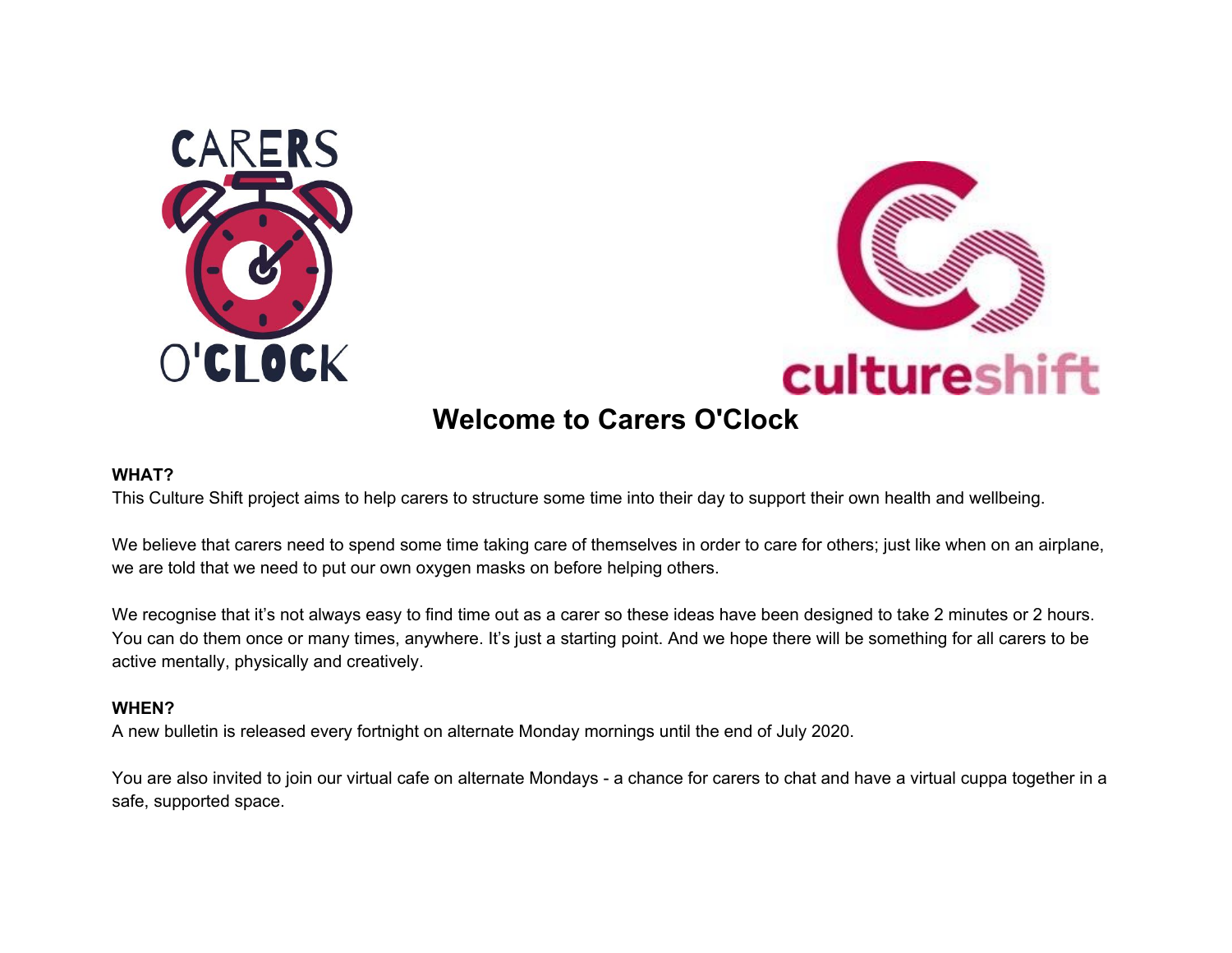We will also be supporting each other on social media using #itscarersoclock. We would love to see your messages of support, photos and tips to share with everyone in a caring role.

### **HOW?**

If you would like to receive the bulletin direct to your inbox, please email julia@cultureshift.org.uk. Copies of all the bulletins are also available to download from our website: www.cultureshift.org.uk.

We look forward to connecting with you through this project and hope that it can help support carers during these very difficult times in lockdown.

If you need any other support as a carer, please get in touch with Care for the Carers, who run the Carers Centre for East Sussex – Tel: 01323 738390 / Email: info@cftc.org.uk / Text: 07860 077300 / Website: www.cftc.org.uk – they can help you to access the local support available for unpaid carers during the pandemic and beyond, including carers groups, telephone support, counselling, and help with navigating health and social care systems and accessing essential supplies.



A Culture Shift project supported by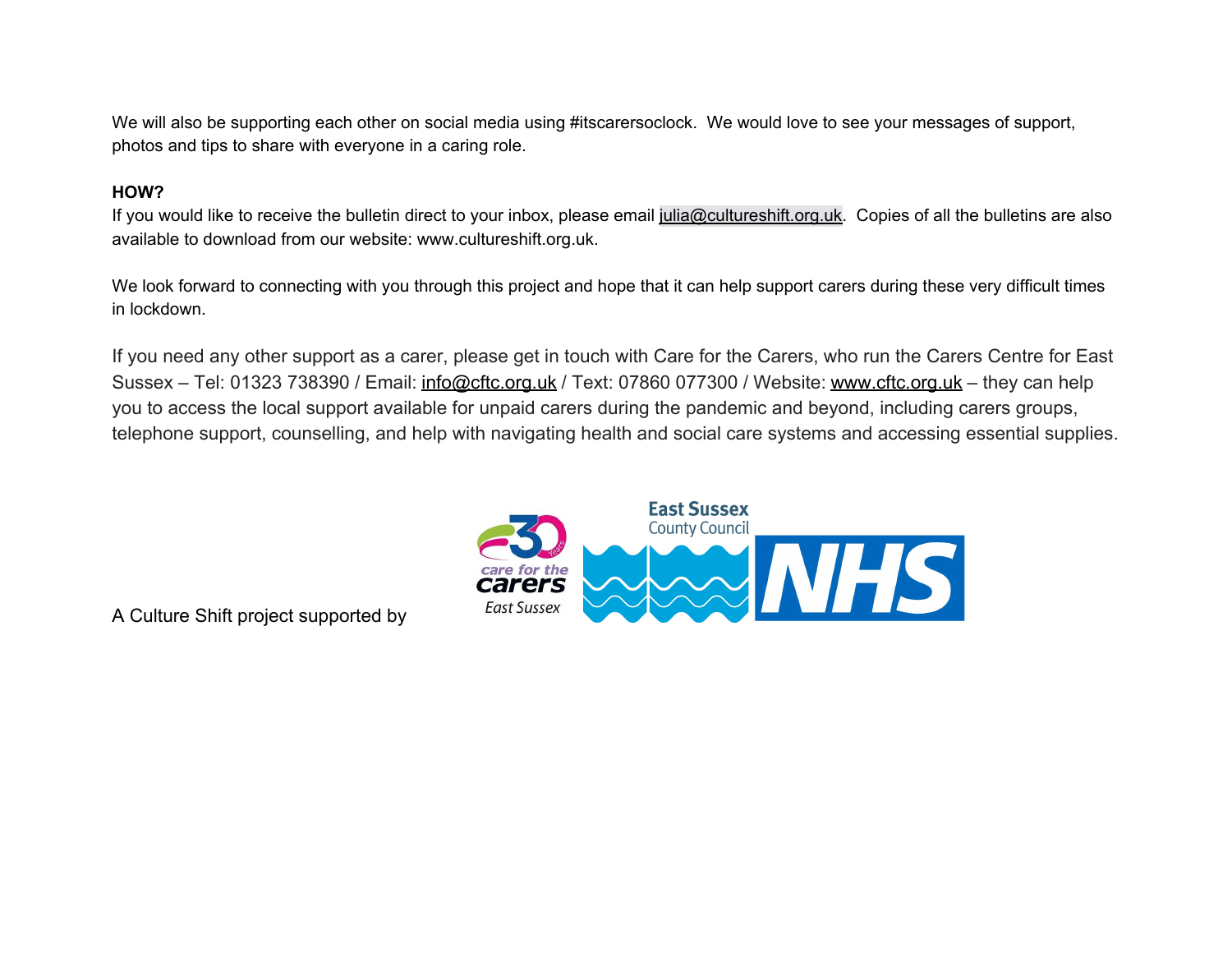# YOU'RE INVITED TO OUR VIRTUAL CAFE!

When: Ilam on Mondays (27th April / 11th May / 25th May / 8th June / 22nd June / 6th July / 20th July / 3rd August)

When: From your home, via zoom! ( zoom.us / downloadable app)

Enjoy a cuppa tea (or coffee) with us, Care For The Carers & other carers. A chance to be involved in a friendly cafe-style meet up to chat, support each other and enjoy a bit of time for you. Email Julia@cultureshift.org.uk for the meeting zoom link.

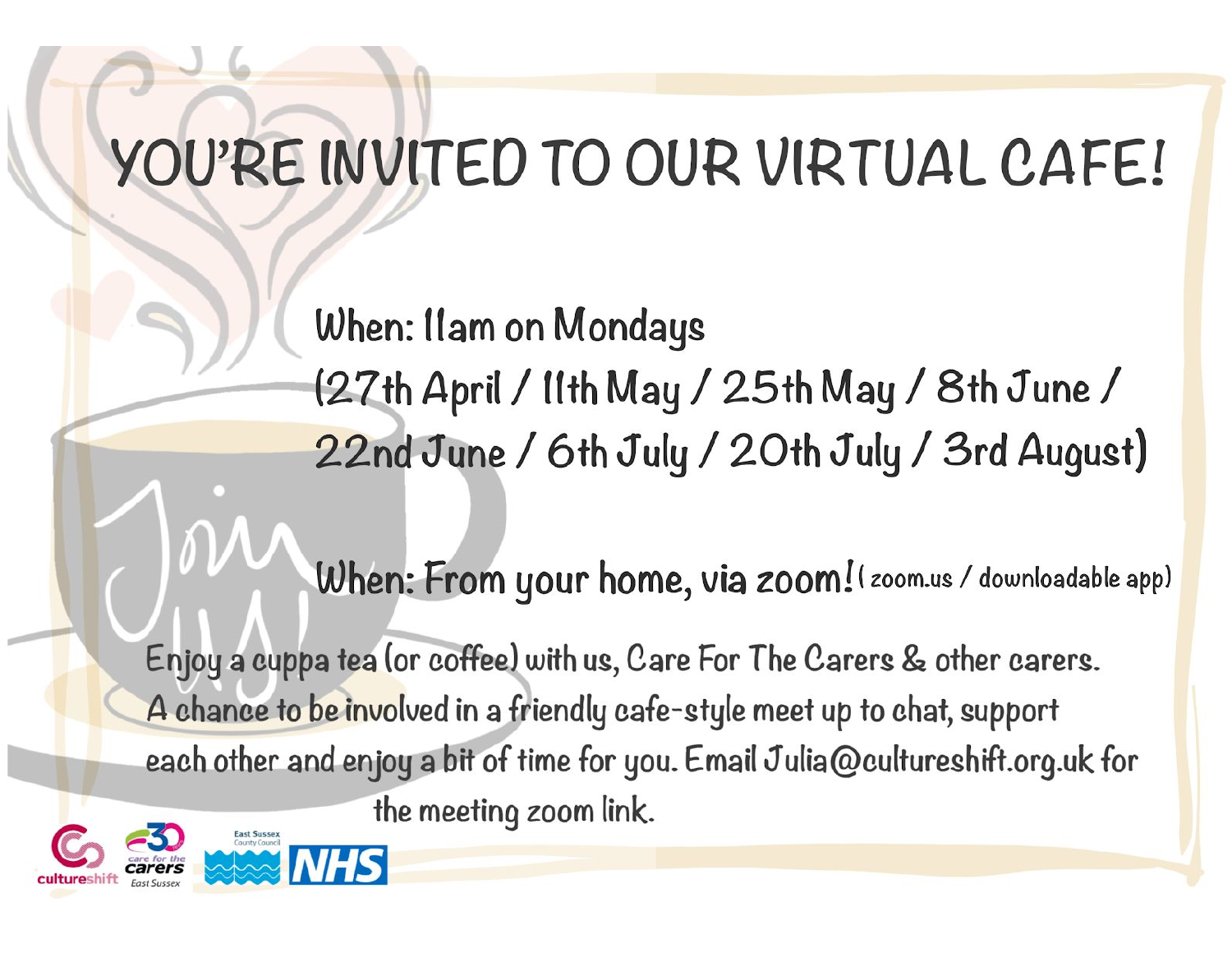